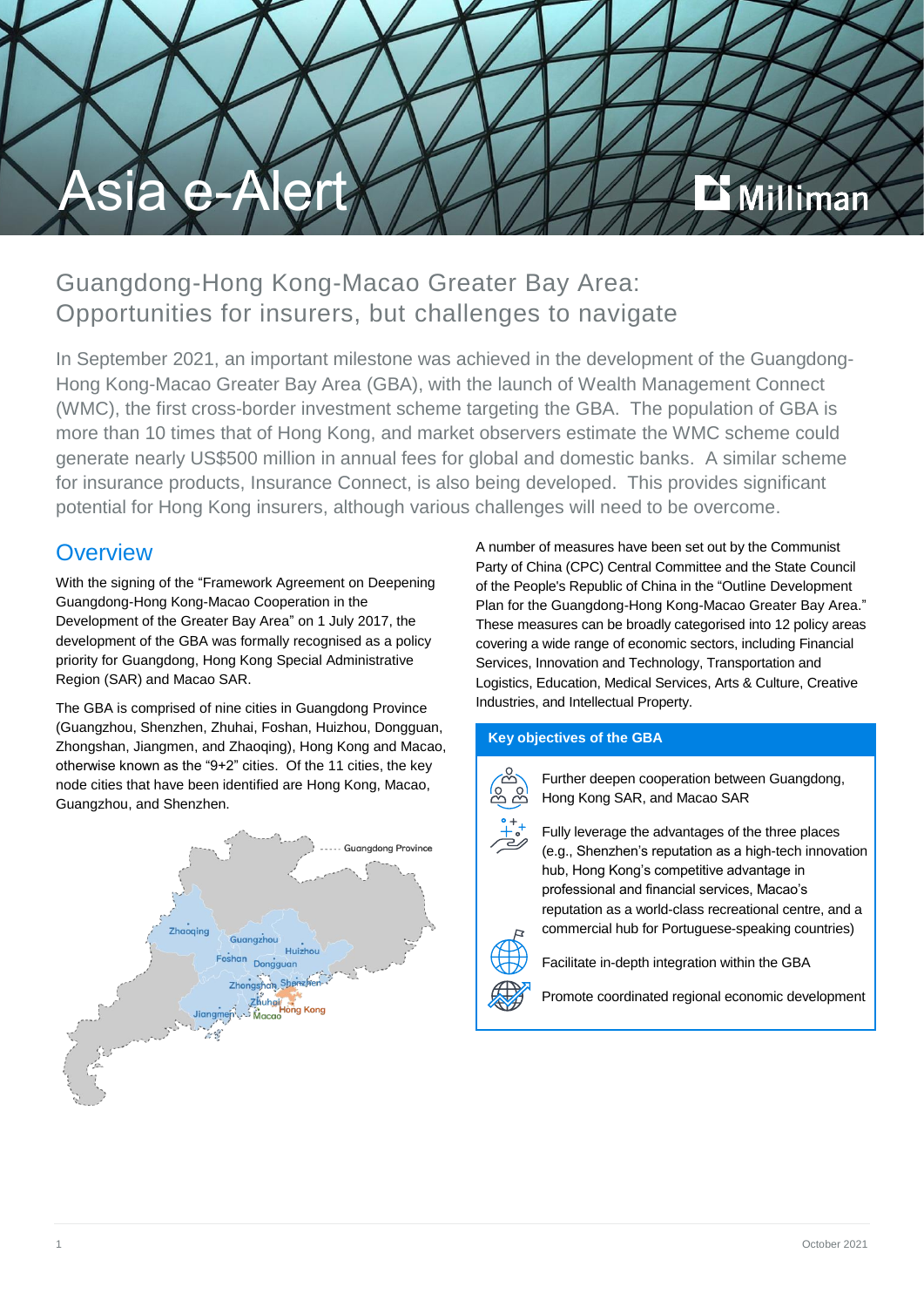### Quantifying the opportunity

The potential of the GBA is underpinned by two main factors: (i) its sizeable population; and (ii) the range of economic development among the GBA cities. Based on figures as at 2020, the total population in the GBA stands at over 86 million, generating a GDP of US\$1,669 billion.

#### **FIGURE 1: PROFILE OF THE GBA**

| City                         | Population<br>(m) | (US\$ bh) | GDP Tertiary industry<br>share of GDP<br>$(\% )$ |
|------------------------------|-------------------|-----------|--------------------------------------------------|
| Above GBA-average income(^)  |                   |           |                                                  |
| Hong Kong                    | 7.5               | 347       | $93(*)$                                          |
| Macao                        | 0.7               | 24        | $96(*)$                                          |
| Shenzhen                     | 17.6              | 401       | 62                                               |
| Zhuhai                       | 2.4               | 50        | 55                                               |
| Guangzhou                    | 18.7              | 363       | 73                                               |
| Below GBA-average incomer(^) |                   |           |                                                  |
| Foshan                       | 9.5               | 157       | 42                                               |
| Dongguan                     | 10.5              | 140       | 46                                               |
| Huizhou                      | 6.0               | 61        | 44                                               |
| Zhongshan                    | 4.4               | 46        | 48                                               |
| Jiangmen                     | 4.8               | 46        | 50                                               |
| Zhaoging                     | 4.1               | 34        | 42                                               |
| <b>Total</b>                 | 86.2              | 1,669     | 66                                               |

Note: GDP at current market prices, 2020 except (\*), which represent 2019 figures; converted at annual average exchange rates

(^) Income as defined by GDP per capita. Average GDP per capita of the GBA is US\$19,400

Source: Hong Kong Trade Development Council ("HKTDC") Research

Continued development of the GBA, which is likely to result in a general rise in disposable income, is expected to generate growth opportunities across many economic sectors. In terms of composition, the tertiary industry share of GDP is expected to rise in the coming years as the nine cities in Guangdong shift more towards a service-based economy. As consumer income grows, coupled with improved financial literacy, the demand for a greater variety of financial and insurance products is expected to increase for both wealth management and protection purposes.

Among the industries poised to benefit from the GBA development is the insurance industry. There is ample room for further insurance growth among the GBA cities. In 2019, insurance penetration in the nine GBA cities in Guangdong stood at 6%, significantly lower than that in more developed

economies (for example, 9% in Singapore and 18% in Hong Kong). It is estimated that closing the insurance penetration gap with Singapore could result in additional premiums for the nine GBA cities of close to US\$40 billion per annum.



Source: [Hong](https://www.bain.com/globalassets/noindex/2021/bain_brief_financial_services_opportunities_of_chinas_greater_bay_area.pdf) Kong Insurance Authority Annual Report 2019-20; OECD; HKTDC Research

#### Insurance Connect

Accelerated growth of the insurance industry in the GBA is also supported by policy initiatives. The Hong Kong Federation of Insurers (HKFI) has been working closely with the Hong Kong Insurance Authority (HKIA) on the development of Insurance Connect, a proposed scheme to enable Hong Kong-based insurers to distribute insurance products to residents within the GBA. Among the features of the proposed scheme are:

- The setting up of two service centres in the Chinese mainland, which will provide after-sales services to policyholders living within the GBA. These services include premium payment, policy renewal, and claim management. The practical importance of having these service centres within close proximity to policyholders has been demonstrated during the COVID-19 pandemic.
- A so called "closed-loop" mechanism to manage insurance funds in order to prevent illicit capital outflows. Premiums are collected through the service centres, and proceeds from claims and surrender payments are credited directly to the policyholders' bank accounts in the Chinese mainland.

### Wealth Management Connect

A key milestone stemming from the focus to promote mutual financial markets access in the GBA is the recent launch of the WMC in September 2021. The WMC, which provides residents of the GBA with wider access to investment products and features a closed-loop mechanism similar to that expected under the Insurance Connect scheme, also serves as a prototype for other similar initiatives which are due to follow.